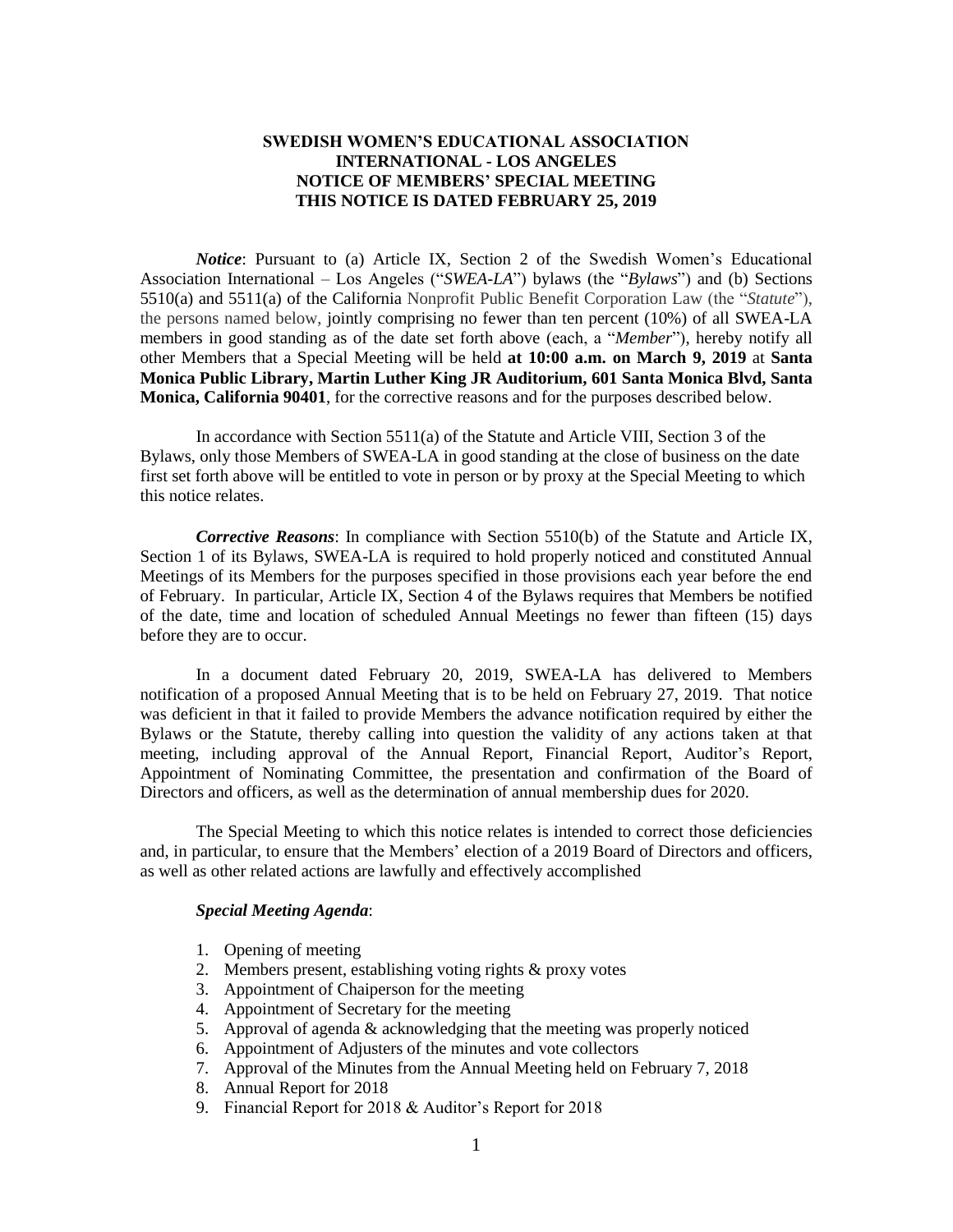- 10. Appointment of Financial Review Committee or Auditor for 2019
- 11. Appointment of Nominating Committee for 2019
- 12. Presentation and election of the members of the Board of Directors and officers as follows:
	- The Board of Directors is elected for a term commencing as of the date upon which the Special Meeting and related election of directors occurs and ending on the earlier to occur of (a) December 31, 2020 if elections take place by written ballot 2020 before the 2021 Annual Meeting or (b) at the end of the Annual Meeting in 2021 if elections take place at that Annual Meeting. Directors may be re-elected subject to the Bylaws and Statute.
		- Viveca Bratt Britta Eriksson Karin Nyqvist Gibson Yao Chen Jeppsson Pia Lindström Helena Peres Lauren Sarafan Christina Sterling Ingela Sörensson
	- Officers are elected for a term commencing as of the date upon which the Special Meeting and related election of officers occurs and ending on the earlier to occur of (i) December 31, 2019 if elections take place by written ballot before the 2020 Annual Meeting or (b) at the end of the 2020 Annual Meeting if elections take place at that Annual Meeting. Officers may be reelected subject to the Bylaws and Statute.

Pia Lindström, President Karin Nyqvist Gibson, Vice-President Yao Chen Jeppsson, Treasurer Britta Eriksson, Secretary

- 13. Determination of the Annual Membership dues for the next fiscal year; 2020
- 14. 40<sup>th</sup> Anniversary Celebration
- 15. Board Member departures
- 16. Adjournment

## **RSVP on or before March 7, 2019 to swealaspecialmeeting@gmail.com**

## **Members Calling for Special Meeting**:

| Maj-Lis AASA   | Ingela AFZELIUS  |
|----------------|------------------|
| Ingrid AIMAQ   | Anneli ANDERSSON |
| Margit BENNETT | Meta BERGER      |